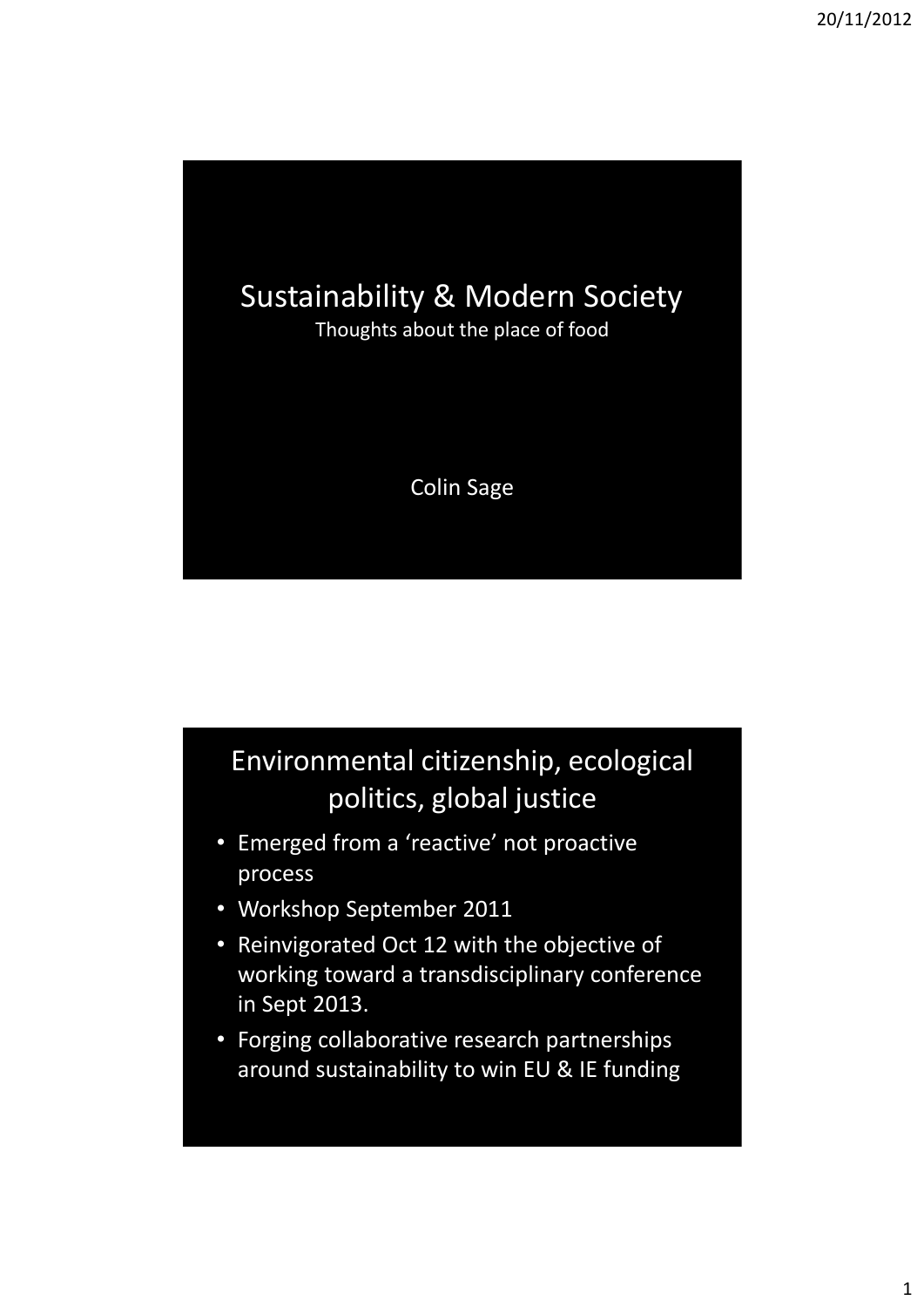## Challenges for sustainability research

- Neo-liberal values dominate & establish primacy of an instrumental utilitarianism
- 'Maximising good' for greatest number
- Role of markets in restoring economic growth + science & technology = BAU
- Safe sustainability  $\rightarrow$  ecological modernization
- More critical approaches challenging consumption practices – are suspicious
- Food as a lens & instrument of change?